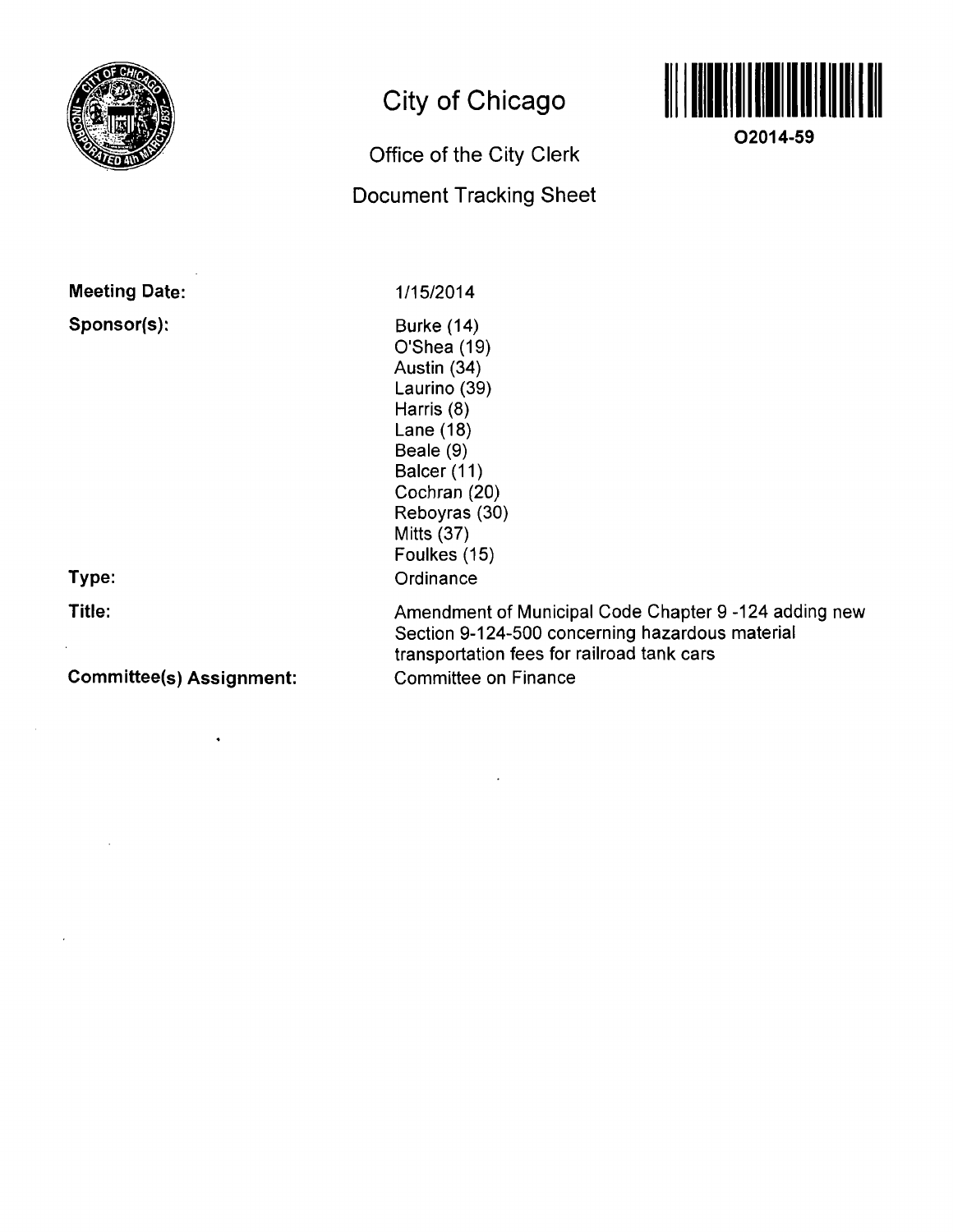#### **ORDINANCE**

 $\mathcal{A}$  .

Finance

WHEREAS, the City of Chicago is a home rule unit government pursuant to the 1970 Illinois Constitution, Article VII, Section 6(a); and

WHEREAS, pursuant to its home rule power, the City of Chicago may exercise any power and perform any function relating to its govemment and affairs, including the power to regulate for the protection of the public health, safety, morals, and welfare; and

WHEREAS, the City of Chicago is the largest rail hub in the United States; and

WHEREAS, with a railroad network of approximately 7,400 miles, Illinois has the country's second largest rail system; and

WHEREAS, the Chicago and St. Louis terminal switching districts are the two key points of interchange between eastern, western, northern and southern rail systems and handle over 40,000 rail cars on a typical weekday; and

WHEREAS, in 2010, railroads in Illinois handled 481.6 million tons of total freight and 10.989 million carloads of freight and is first in the nation for carloads carried and third for total rail tonnage handled; and

WHEREAS, according to the Association of American Railroads (AAR), approximately seven percent of all rail traffic involves the movement of hazardous materials; and

WHEREAS, in 2010, railroads in Illinois handled approximately 33.712 million tons of hazardous materials; and

WHEREAS, last July a runaway train carrying crude oil derailed and exploded in Lac-Megantic, Quebec, which killed 47 people and destroyed more than 100 homes and businesses; and

WHEREAS, on December 30, a mile-long train carrying crude oil derailed and exploded after colliding with another train in North Dakota, triggering a giant fireball and huge clouds of black smoke and forcing the evacuation of most of the residents in nearby Casselton, North Dakota; and

WHEREAS, these and other recent derailments and fires prompted a warning from the U.S. Department of Transportation's Pipeline and Hazardous Materials Safety Administration, which stated that the type of crude oil being transported from North Dakota may be more flammable than traditional heavy crude oil; and

WHEREAS, the structural integrity of one particular type of tank car, known as DOT-111 tank car, has come under scrutiny following these accidents; and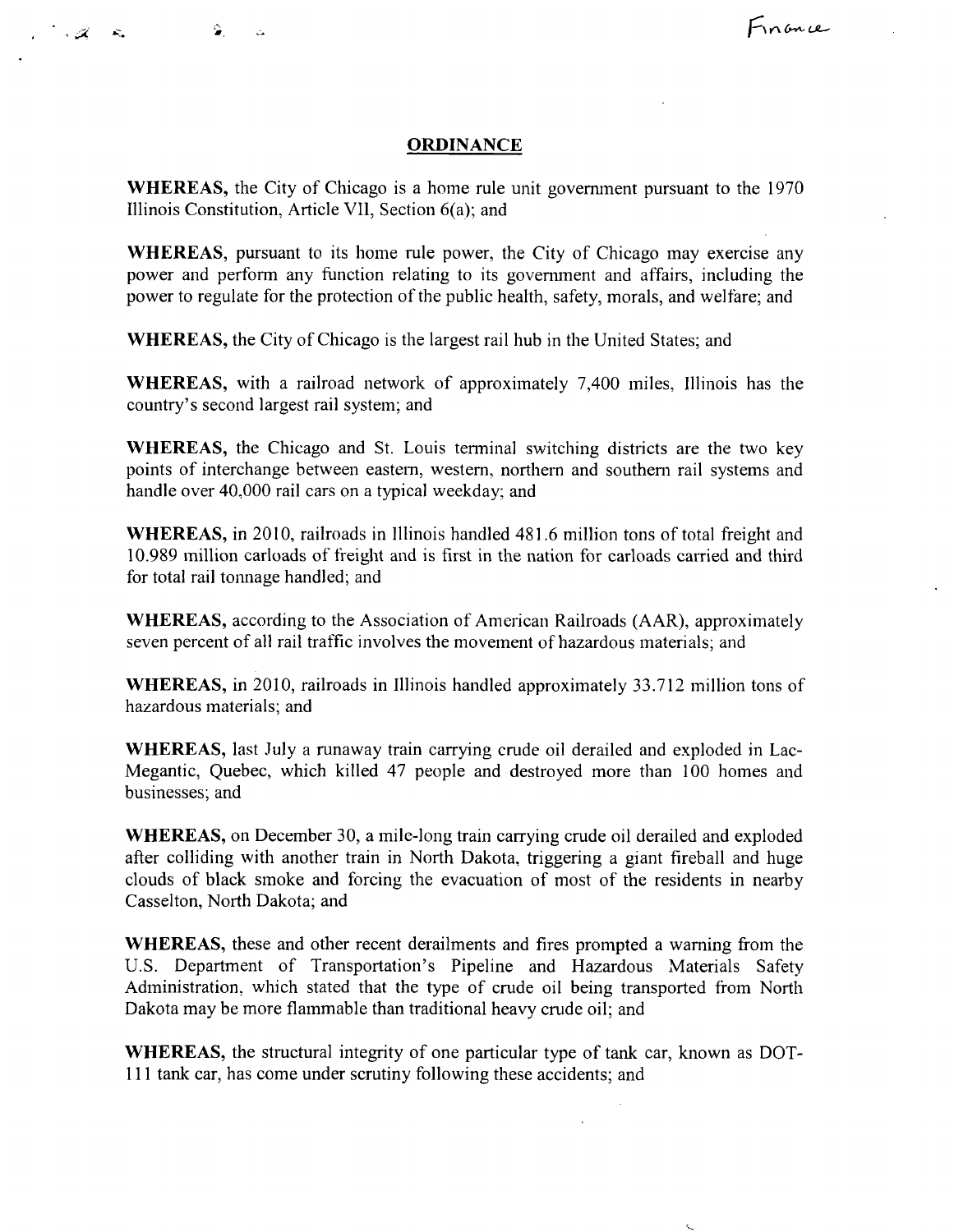WHEREAS, the National Transportation Safety Board has conducted several investigations and safety studies establishing that DOT-111 cars have a high incidence of failure during crashes - a higher rate of failure than those of pressure tank cars, such as DOT-105 or DOT-112, which have thicker shells and heads; and

اللغان مميتان

G.

WHEREAS, despite the high incidence of failure during crashes, DOT-111 cars currently comprise approximately 69% of the nation's tank car fleet; and

WHEREAS, hazardous material transported through the City of Chicago has the potential to severely impact the environment and public if inadvertently released into the environment; and

WHEREAS, the City of Chicago would assume the responsibility to provide emergency response units to manage the impact of a rail accident or derailment involving hazardous material within the city limits; and

WHEREAS, the City Council of the City of Chicago hereby finds that it is in the best interest of the public health, safety and welfare to plan, develop, and maintain a capability for a hazardous material emergency response; NOW THEREFORE

### **BE IT ORDAINED BY THE CITY COUNCIL OF THE CITY OF CHICAGO:**

SECTION 1. The above recitals are expressly incorporated herein and made part hereof as though fully set forth herein.

SECTION 2. Chapter 9-124 of the Municipal Code of Chicago is hereby amended by inserting a new Section 9-124-500 as follows:

#### **9-124-500 Railroad tank cars - hazardous material transportation fee.**

(a) Defmitions. For purposes of this section, the following definitions apply:

"Hazardous material" means a substance or material that the U.S. Secretary of Transportation has detennined is capable of posing an unreasonable risk to health, safety, and property when transported in commerce, and has designated as hazardous under section 5103 of Federal hazardous materials transportation law, 49 U.S.C. 5103. The term includes hazardous substances, hazardous wastes, marine pollutants, elevated temperature materials, materials designated as hazardous in the Hazardous Materials Table listed and designated pursuant to 49 CFR 172.101.

"Railroad tank car" means a railroad tank car authorized to transport hazardous material under federal law.

(b) No person may receive, deliver, transfer, store, handle, or otherwise transport a railroad tank car containing a hazardous material within the City of Chicago unless it has paid to the city a hazardous material transportation fee.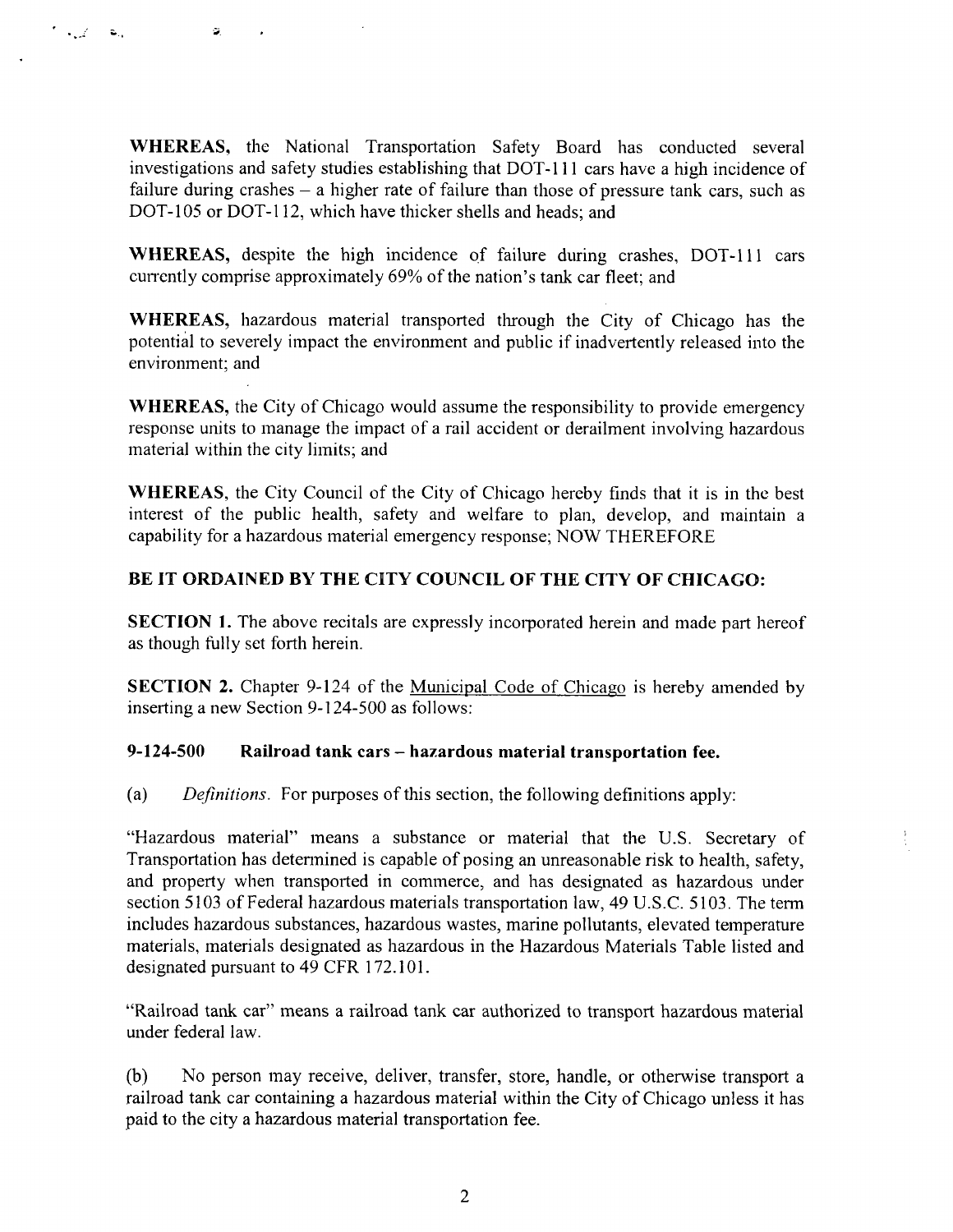(c) The hazardous material transportafion fee shall be detennined by the commissioner of health, the fire commissioner, the superintendent of police, the executive director of emergency management and communications, or their respective designees, and shall: (i) be based on the fair approximation of the railroad tank car's physical presence within the City of Chicago; and (ii) be used by the City for a purpose related to transporting hazardous material, including enforcement and planning, developing, and maintaining a capability for emergency response.

(d) Any person who receives, delivers, transfers, stores, handles, or otherwise transports a railroad tank car containing a hazardous material within the City of Chicago shall prepare, upon the request of the commissioner of health, the fire commissioner, the superintendent of police, the executive director of emergency management and communications, or their respective designees, or on a schedule prescribed by regulation, reports on such railroad tank cars containing hazardous material within the city.

(e) The commissioner of health, the fire commissioner, the superintendent of police, the executive director of emergency management and communications, and their respective designees are authorized: (i) to inspect, at reasonable hours or in case of an emergency, any place of business using or maintaining any hazardous material for the purpose of detennining compliance with the requirements of this section; (ii) to examine the applicable books and records of such place of business to corroborate the quantities of hazardous material reported or required to be reported by a person under this section; (iii) to enforce the requirements of this section; and (iv) to promulgate rules and regulations to implement the requirements of this section.

(f) Penalty. Any person who violates any requirement of this section or any rule or regulation promulgated thereunder shall be subject to a fine of not less than \$500.00 nor more than \$1,000.00 for each offense. Each day that a violation continues shall constitute a separate and distinct offense.

**SECTIOV This ordinance shall be in full force and effect 30 days after its passage** and publical fon. urke, Alderman, 14<sup>th</sup> Ward Edward Matthew J. O'Sheal Alderman, 19<sup>th</sup> Ward **- 3 7** o Hani 8th  $\overline{3}$